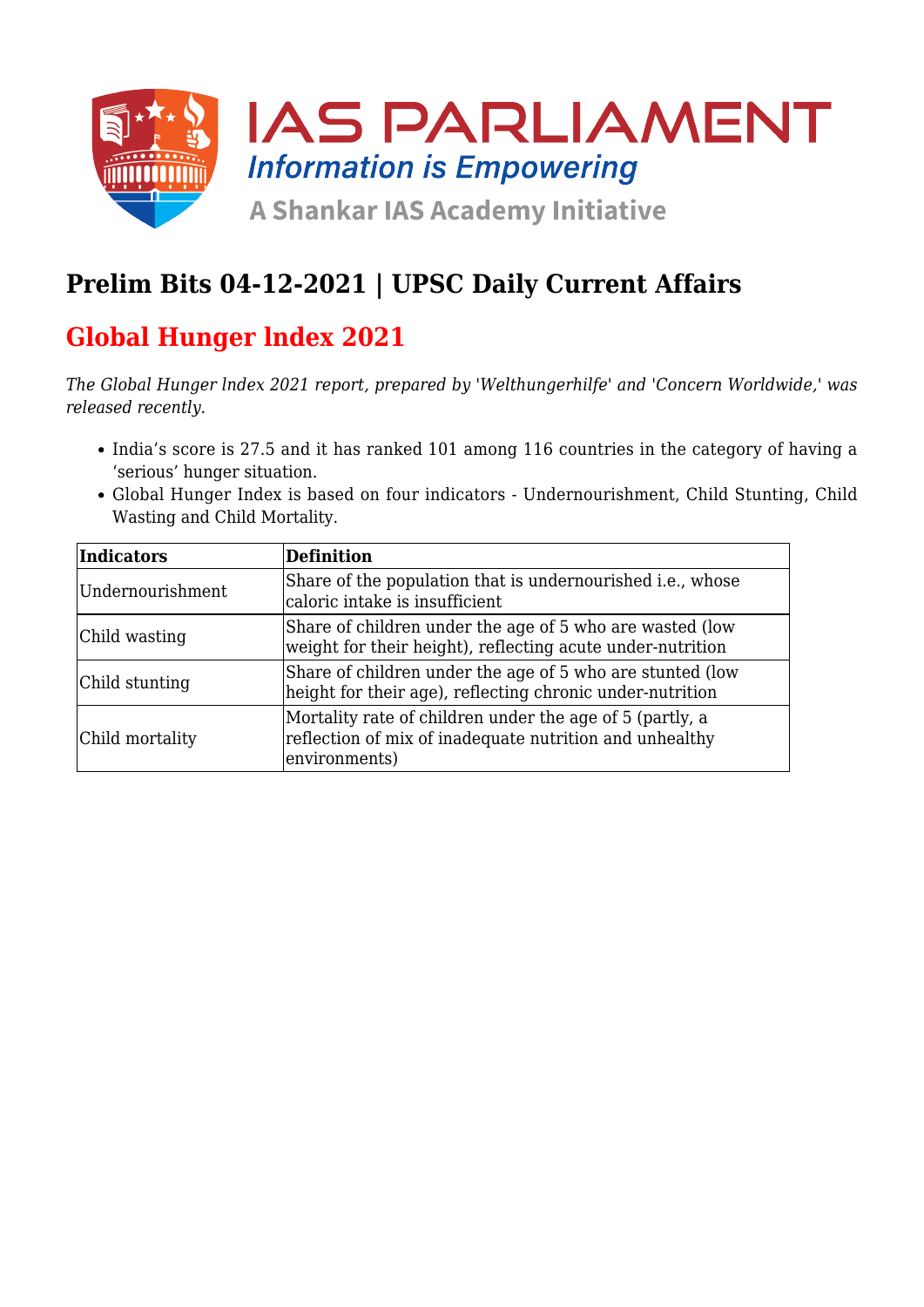# **Composition of Global Hunger Index**



- **Scoring method** Based on the values of the four indicators, the GHI determines hunger on a 100-point scale where 0 is the best possible score (no hunger) and 100 is the worst.
- The aggregate GHI score is a weighted average of the 4 indicators: 33.33% weight each to components 1 and 4, and giving 16.66% weight each to components 2 and 3.
- A low score gives a country a higher ranking which implies a better performance (low hunger).
- The countries were provisionally designated by severity as below,

| $\leq 9.9$<br>low | moderate | $10.0 - 19.9$ $20.0 - 34.9$<br>serious | $35.0 - 49.9$<br>alarming | $\geq 50.0$<br>extremely<br>alarming |
|-------------------|----------|----------------------------------------|---------------------------|--------------------------------------|
|                   |          |                                        |                           |                                      |

#### **Reference**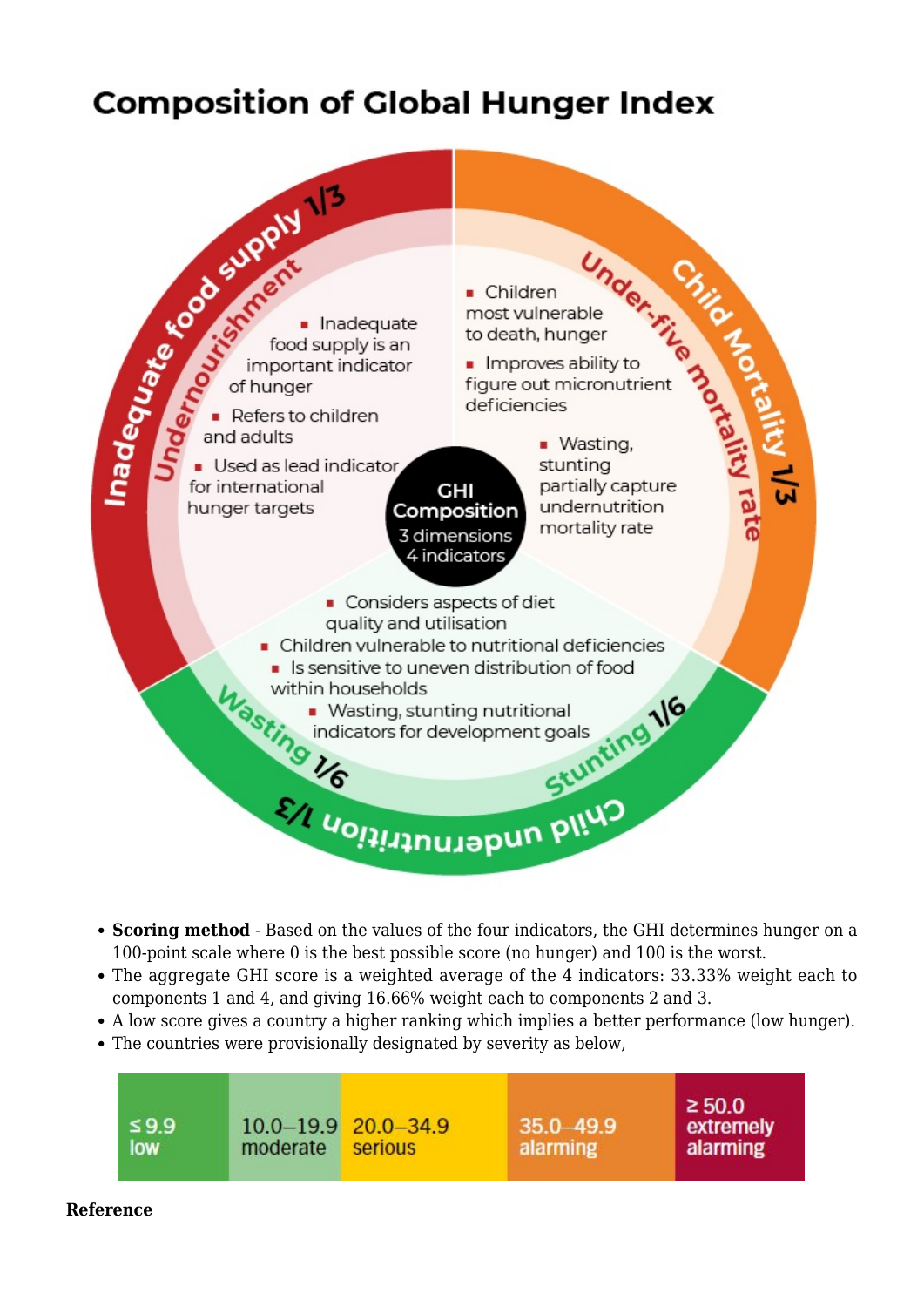- 1. <https://pib.gov.in/PressReleasePage.aspx?PRID=1777719>
- 2. <https://www.globalhungerindex.org/ranking.html>
- 3. <https://www.globalhungerindex.org/india.html>

### **Swadhar Greh Scheme**

- Swadhar Greh Scheme targets the **women victims of difficult circumstances** who are in need of **institutional support** for rehabilitation so that they could lead their life with dignity.
- [Difficult circumstances women and girls rendered homeless due to family discord, crime, violence, mental stress, social ostracism or are being forced into prostitution and are in moral danger.]
- The Scheme envisages providing shelter, food, clothing, health and legal aid as well as economic and social security for these women.
- The existing Swadhar Greh Scheme is effective from 01.01.2016.
- It is implemented by the Ministry of Women and Child Development.

| Area                                | <b>Funding Pattern</b>                   |  |
|-------------------------------------|------------------------------------------|--|
| North Eastern &<br>Himalayan States | 90% Central share and 10%<br>State share |  |
| <b>Other States</b>                 | 60% Central share and 40%<br>State share |  |
| Union Territories                   | 100% Central share                       |  |

- Funds to the States/UTs are released in two instalments every year.
- Allocation is decided considering the number of operational projects, number of new projects likely to be sanctioned in the year and availability of resources.
- **Beneficiaries** The Scheme is open to all the women above 18 years of age falling under the Scheme criteria due to any reasons, including Covid-19.
- Swadhar Greh facilities could also be availed by the children accompanying women in the above categories.
- Girls up to the age of 18 years and boys up to the age of 8 years would be allowed to stay in the Swadhar Greh with their mothers.
- (Boys of more than 8 years of age need to be shifted to the Children Homes run under JJ Act/ICPS.)

### **Reference**

- 1. <https://pib.gov.in/PressReleasePage.aspx?PRID=1777735>
- 2. <https://www.india.gov.in/spotlight/swadhar-greh-scheme>
- 3. [https://vikaspedia.in/social-welfare/women-and-child-development/women-development-1/swad](https://vikaspedia.in/social-welfare/women-and-child-development/women-development-1/swadhar) [har](https://vikaspedia.in/social-welfare/women-and-child-development/women-development-1/swadhar)

# **Pradhan Mantri Matsya Sampada Yojana**

- 'Pradhan Mantri Matsya Sampada Yojana (PMMSY)' is a flagship scheme for focused and sustainable development of fisheries sector.
- Implemented by the Department of Fisheries, PMMSY is an umbrella scheme with two Components namely Central Sector Scheme & Centrally Sponsored Scheme.
- The objectives of the PMMSY are:
	- 1. Harnessing of fisheries potential in a sustainable, responsible, inclusive and equitable manner,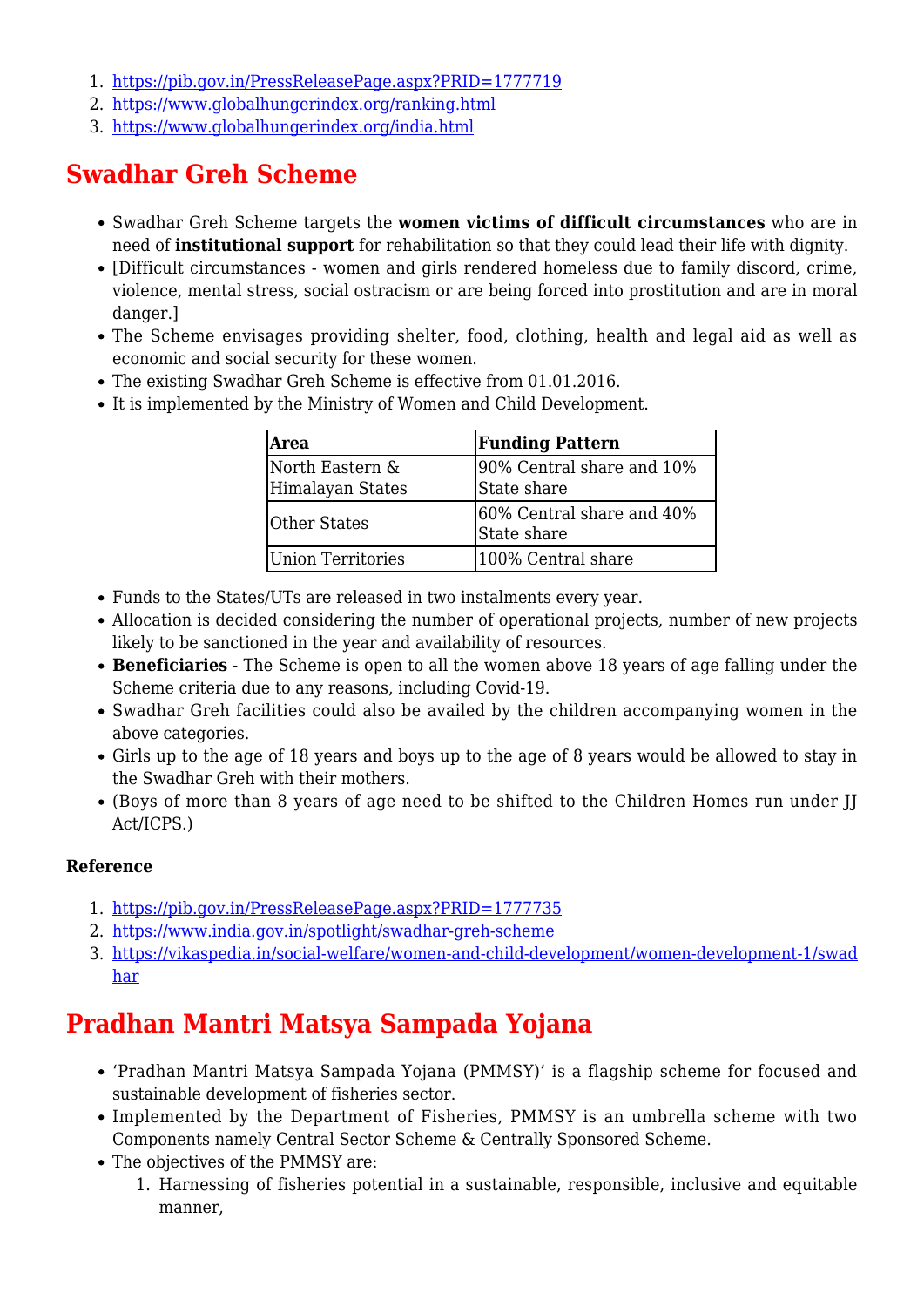- 2. Enhancing of fish production and productivity through expansion, intensification, diversification & utilization of land and water,
- 3. Modernizing and strengthening of value chain post-harvest management and quality improvement,
- 4. Doubling fishers and fish farmers incomes and employment generation,
- 5. Enhancing contribution to Agriculture Gross Value Added (GVA) and exports,
- 6. Social, physical and economic security for fishers and fish farmers,
- 7. Robust fisheries management and regulatory framework.
- The Scheme will be implemented during a period of 5 years from FY 2020-21 to FY 2024-25.

| Area                             | <b>Funding Pattern</b>                   |  |
|----------------------------------|------------------------------------------|--|
| North Eastern & Himalayan States | 90% Central share and 10%<br>State share |  |
| <b>Other States</b>              | 60% Central share and 40%<br>State share |  |
| Union Territories                | 100% Central share                       |  |

### **Reference**

- 1. <https://pib.gov.in/PressReleasePage.aspx?PRID=1777694>
- 2. [https://vikaspedia.in/agriculture/policies-and-schemes/fisheries-related/pradhan-mantri-matsya](https://vikaspedia.in/agriculture/policies-and-schemes/fisheries-related/pradhan-mantri-matsya-sampada-yojana) [-sampada-yojana](https://vikaspedia.in/agriculture/policies-and-schemes/fisheries-related/pradhan-mantri-matsya-sampada-yojana)

# **Fisheries and Aquaculture Infrastructure Development Fund**

- In 2018-19, the Department of Fisheries launched Fisheries and Aquaculture Infrastructure Development Fund (FIDF).
- FIDF aims to achieve a **sustainable growth of 8-9%**, in a move to augment the country's fish production to the level of 20 million tonnes by 2022-23.
- The objectives of FIDF includes,
	- 1. Creation and modernization of capture & culture fisheries infrastructure, Marine Aquaculture Infrastructure, and Inland Fisheries Infrastructure,
	- 2. Reduce post-harvest losses and improve domestic marketing facilities through infrastructure support,
	- 3. To bridge the resource gap and facilitate completion of ongoing infrastructure projects.
- Duration of FIDF Scheme is 2018-19 to 2022-23 (5 years).
- Eligible Financial assistance are,
	- 1. **Quantum of Loan** The project under FIDF shall be eligible for loan up to 80% of the estimated/actual project cost.
	- 2. **Interest Subvention** Up to 3% per annum for development of identified fisheriesbased infrastructure facilities.
- Nodal Implementing Agency National Fisheries Development Board (NFDB), Hyderabad.
- Nodal Loaning Entities NABARD, NCDC and Scheduled Banks.
- Lending rate of interest Not lower than 5% per annum.
- Period of repayment 12 years inclusive of moratorium of 2 years on repayment of principal.

### **Reference**

- 1. <https://pib.gov.in/PressReleasePage.aspx?PRID=1777708>
- 2. <https://nfdb.gov.in/PDF/FIDF-FAQ.pdf>